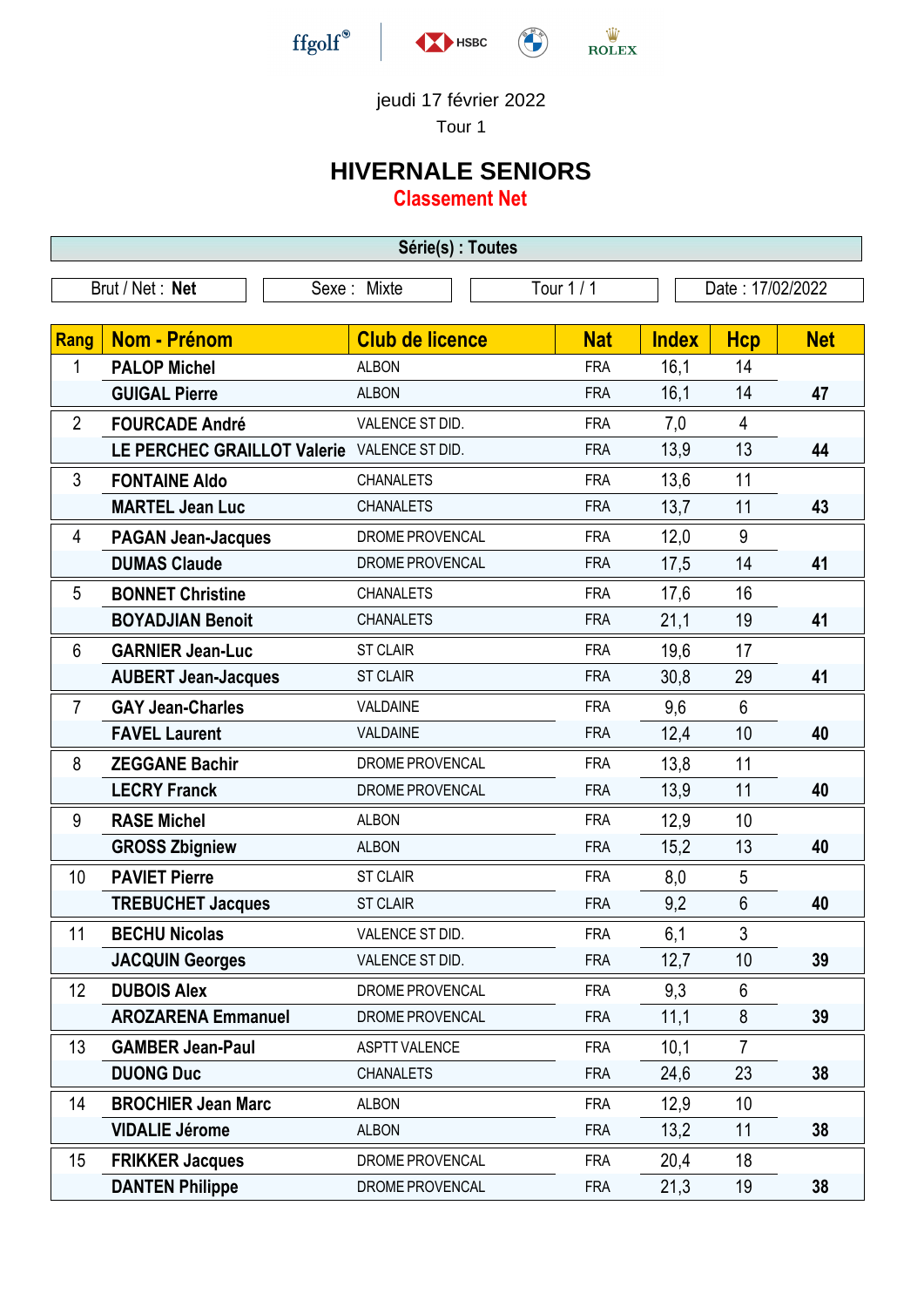| Rang | Nom - Prénom                 | <b>Club de licence</b> | <b>Nat</b> | <b>Index</b> | <b>Hcp</b>     | <b>Net</b> |
|------|------------------------------|------------------------|------------|--------------|----------------|------------|
| 16   | <b>JOUANIN Thierry</b>       | VALDAINE               | <b>FRA</b> | 22,4         | 20             |            |
|      | <b>JARROUSSE Bernard</b>     | VALDAINE               | <b>FRA</b> | 28,6         | 26             | 38         |
| 17   | <b>METAY Claude</b>          | <b>ALBON</b>           | <b>FRA</b> | 15,6         | 13             |            |
|      | <b>BRIARD Daniel</b>         | <b>ALBON</b>           | <b>FRA</b> | 23,6         | 22             | 37         |
| 18   | <b>JAROUSSE Eric</b>         | <b>ST CLAIR</b>        | <b>FRA</b> | 17,6         | 15             |            |
|      | <b>PERRIOL Camille</b>       | <b>ST CLAIR</b>        | <b>FRA</b> | 18,4         | 16             | 37         |
| 19   | <b>LOUGE Alain</b>           | VALENCE ST DID.        | <b>FRA</b> | 6,1          | $\mathfrak{Z}$ |            |
|      | <b>POURRE Jean Jacques</b>   | VALENCE ST DID.        | <b>FRA</b> | 8,6          | 5              | 37         |
| 20   | <b>GIRARD Jacques</b>        | VALDAINE               | <b>FRA</b> | 23,3         | 21             |            |
|      | <b>AGUERA Joseph</b>         | VALDAINE               | <b>FRA</b> | 23,3         | 21             | 36         |
| 21   | <b>LATTIER Alain</b>         | <b>CHANALETS</b>       | <b>FRA</b> | 12,9         | 10             |            |
|      | <b>GUILLERMET Jean-Louis</b> | <b>CHANALETS</b>       | <b>FRA</b> | 14,0         | 11             | 36         |
| 22   | <b>MAIGRE Jean-Loup</b>      | VALDAINE               | <b>FRA</b> | 14,9         | 12             |            |
|      | <b>GARCIA Joaquim</b>        | VALDAINE               | <b>FRA</b> | 21,8         | 19             | 36         |
| 23   | <b>LUCE Fréderic</b>         | VALDAINE               | <b>FRA</b> | 11,1         | 8              |            |
|      | <b>FONTANILLE Jean-Marie</b> | VALDAINE               | <b>FRA</b> | 11,7         | 9              | 35         |
| 24   | <b>CHAREYRE André</b>        | VALDAINE               | <b>FRA</b> | 10,8         | 8              |            |
|      | <b>RENOUX Philippe</b>       | VALDAINE               | <b>FRA</b> | 24,5         | 23             | 35         |
| 25   | <b>PAYANT Jean Michel</b>    | <b>ALBON</b>           | <b>FRA</b> | 22,2         | 20             |            |
|      | <b>PAVIS Marie José</b>      | <b>ALBON</b>           | <b>FRA</b> | 31,8         | 30             | 35         |
| 26   | <b>LEBRAT Franki</b>         | <b>CHANALETS</b>       | <b>FRA</b> | 8,1          | 5              |            |
|      | <b>BOITEUX Bruno</b>         | <b>CHANALETS</b>       | <b>FRA</b> | 14,5         | 12             | 35         |
| 27   | <b>GARCIA Alain</b>          | <b>ASPTT VALENCE</b>   | <b>FRA</b> | 22,9         | 21             |            |
|      | <b>GARNIER Christian</b>     | <b>ASPTT VALENCE</b>   | <b>FRA</b> | 29,4         | 27             | 35         |
| 28   | <b>SILLAM Patrick</b>        | <b>CHANALETS</b>       | <b>FRA</b> | 17,0         | 14             |            |
|      | <b>SILLAM Hélène</b>         | <b>CHANALETS</b>       | <b>FRA</b> | 18,2         | 16             | 34         |
| 29   | <b>BOITEUX Isabelle</b>      | <b>CHANALETS</b>       | <b>FRA</b> | 16,1         | 14             |            |
|      | <b>COUSIN Alain</b>          | <b>CHANALETS</b>       | <b>FRA</b> | 17,5         | 14             | 34         |
| 30   | <b>COMTE Christophe</b>      | <b>ST CLAIR</b>        | <b>FRA</b> | 13,2         | 11             |            |
|      | <b>GERRY Claire</b>          | <b>ST CLAIR</b>        | <b>FRA</b> | 14,3         | 13             | 34         |
| 31   | <b>BELLEVEGUE Gilles</b>     | <b>ST CLAIR</b>        | <b>FRA</b> | 21,0         | 19             |            |
|      | <b>MARTINEAU Paul</b>        | <b>ST CLAIR</b>        | <b>FRA</b> | 23,3         | 21             | 33         |
| 32   | PALAZZO Agostino             | <b>ASPTT VALENCE</b>   | <b>FRA</b> | 32,1         | 30             |            |
|      | <b>DURAND Laurent</b>        | <b>ASPTT VALENCE</b>   | <b>FRA</b> | 36,0         | 34             | 33         |
| 33   | <b>LEROY Jacques</b>         | DROME PROVENCAL        | <b>FRA</b> | 10,6         | $\overline{7}$ |            |
|      | <b>ESCALIER Brigitte</b>     | DROME PROVENCAL        | <b>FRA</b> | 13,5         | 12             | 31         |
| 34   | <b>PURICELLI Luigi</b>       | <b>ASPTT VALENCE</b>   | <b>FRA</b> | 23,5         | 21             |            |
|      | <b>MABILLE Dominique</b>     | <b>ASPTT VALENCE</b>   | <b>FRA</b> | 26,3         | 24             | 31         |
| 35   | <b>FOURGON Robert</b>        | <b>ST CLAIR</b>        | <b>FRA</b> | 11,5         | 9              |            |
|      | <b>JUVIN Anne</b>            | <b>ST CLAIR</b>        | <b>FRA</b> | 11,7         | 10             | 30         |